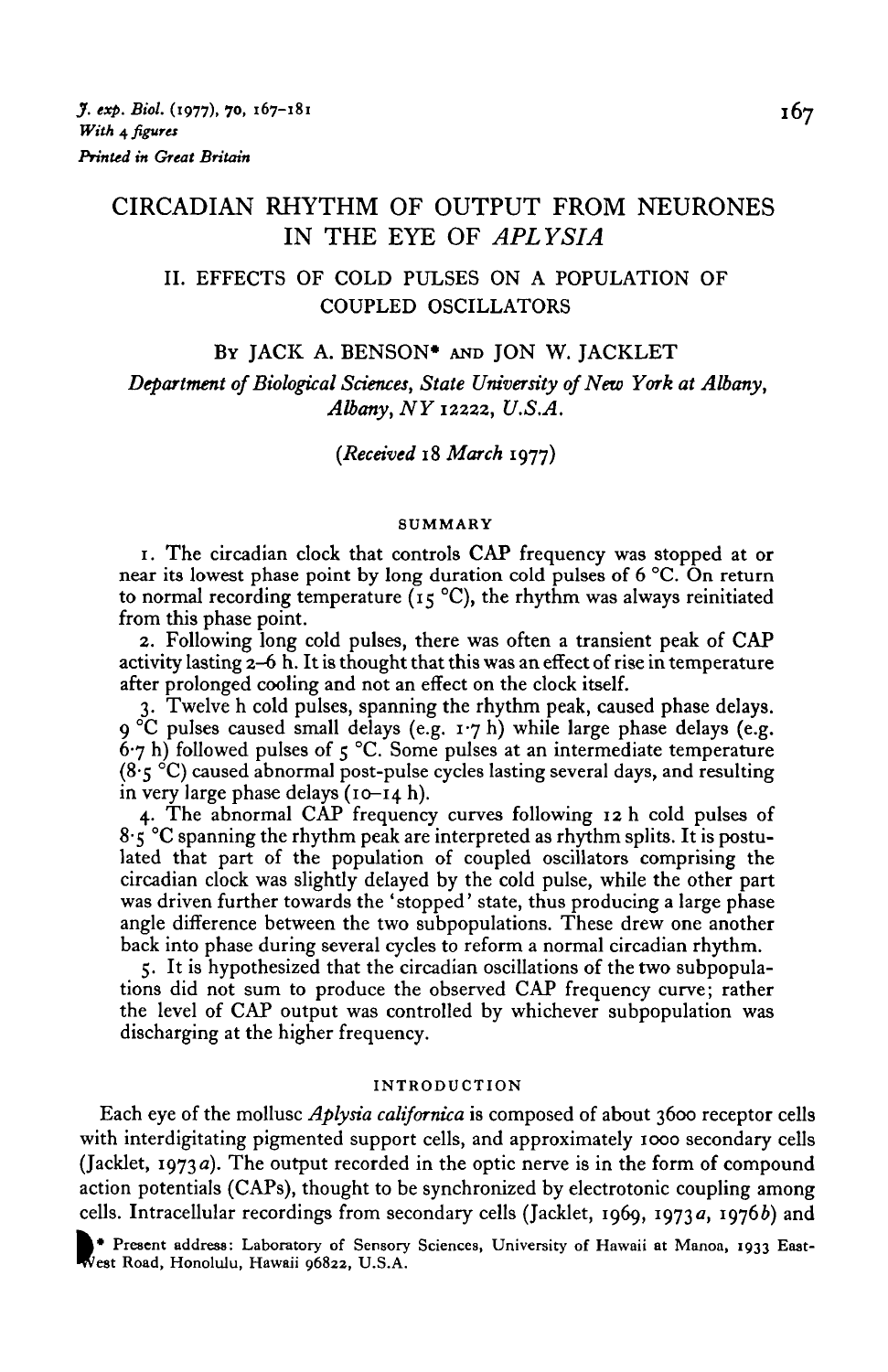# 168 **J. A. BENSON AND J. W. JACKLET**

the characteristic temporal distribution of the CAPs in 'bursts' suggest that these cells are similar in mechanism of membrane potential oscillation and action potential production to endogenously active neurones elsewhere in the CNS of *Aplysia.*

The frequency of output of CAPs from the isolated eye of *Aplysia,* in darkness and at constant temperature, shows a circadian rhythm. Additionally the amplitude of individual CAPs exhibits a circadian rhythm. It is probable that the change in amplitude of the CAPs through the free-running period of  $26-27$  h is due to a rhythmic change in the number of secondary cells contributing to the CAPs (Jacklet, 1971, 1973a, 1974). It has been hypothesized that the circadian rhythm of CAP frequency and CAP amplitude modulation is a result of the interaction of a population of coupled oscillators (Jacklet & Geronimo, 1971).

In this paper two sets of experiments will be described. The first involves the application of long duration pulses of low temperature (6 °C) intended to determine whether the clock can be 'stopped' by low temperature. Stopping the clock for the duration of cold pulses in other systems has been taken to mean that the oscillation moves to a stable phase point from which the rhythm is reinitiated following cessation of the cold pulse (Biinning, 1958; Njus, McMurry & Hastings, 1977; Wagner, 1963; Hesse, 1974). The purpose of this experiment is twofold. Firstly, by determining the precise phase point of the stopped state, quantitative information is obtained which is necessary for the construction of a comprehensive control systems model of the clock mechanism (Benson & Jacklet, 19776). Secondly, this effect of temperature can be used to produce phase shifts of different magnitudes among the elements of a population of oscillators. This is the basis of the second set of experiments in which 12 h cold pulses have been utilized to 'split' the circadian rhythm. Such experiments support the hypothesis that the circadian clock in the eye consists of a population of coupled oscillators.

The eye rhythm of *Aplysia* is particularly useful for the kind of experiments reported here, since the shape of the entire oscillation can be monitored. In most other systems, only particular phases of the rhythm (e.g. active and resting phases in a locomotor rhythm) are measurable, or the clock is manifested only by the times of ecosion of individuals in populations of animals. It should be noted, however, that the frequency of the CAP output of the eye is directly decreased by temperature so that it is not possible to measure the shape of the circadian oscillation during temperature pulses, but only after the pulse is completed and the preparation is at normal recording temperature once more.

To test the population model, Jacklet & Geronimo (1971) and Jacklet (1973 a, 1976a) reduced the number of cells by physical ablation of parts of the isolated eye. They found that progressive reduction in the number of neurones in the eye reduced the range and period of the circadian rhythm. When eyes were reduced to 200 or fewer secondary neurones, the CAP frequency became arrhythmic. Ablation was carried out, after removal of the lens, from the distal end of the eye. It was concluded that the neurones located near the base of the eye, where the majority of secondary neurones are concentrated, were extremely important in the production of the rhythm.

Sener (1972) performed similar experiments, and the results and interpretation of these experiments were published by Strumwasser (1973). Sener's conclusions cor^ flicted with those of Jacklet; he considered that the period did not change with degree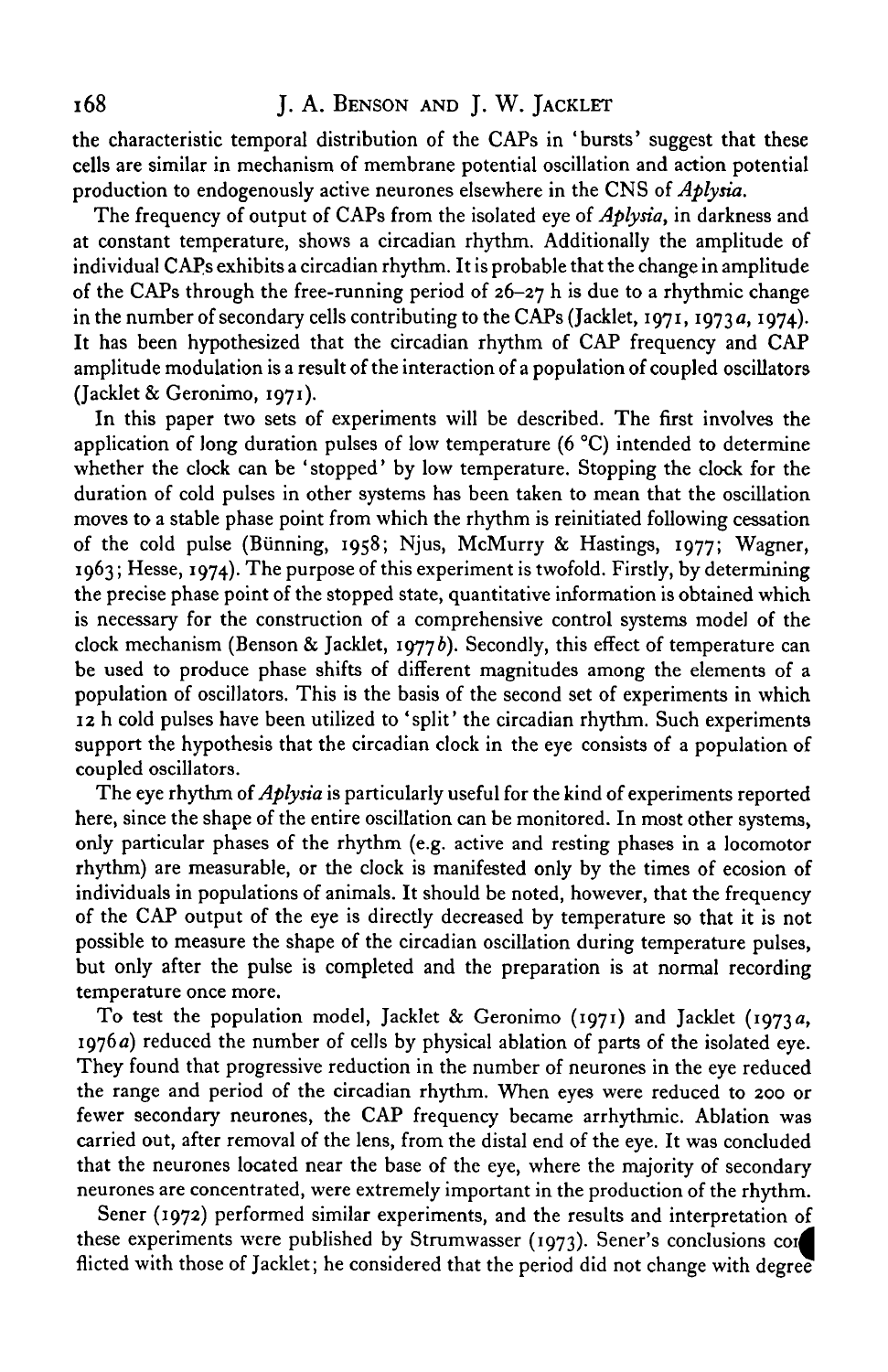# *Effects of cold pulses on a population of oscillators in* Aplysia *eye* 169

of ablation, and that the circadian rhythm was still clear in extremely reduced eyes. There were several differences between the two experimental approaches. Jacklet recorded activity in culture medium for many days after ablation while Sener used short records from eyes maintained in filtered sea water. JackJet's estimate of cell numbers at various stages of ablation was based on counts of nuclei, whereas Sener sometimes used an indirect method involving mass of protein contained in the ablated eye. Secondly, period measurements were made by periodogram and other techniques from individual records by Jacklet, but Sener used lumped data which tended to blur differences and made no actual measurement of the period of the rhythm. Finally, Jacklet reduced eyes so that they contained no receptor cells at all, as judged by histological examination and lack of a light response. These eyes showed spontaneous CAP production in DD, but the circadian rhythm was absent. Sener did not report on any eyes that were cut to this extreme.

The conclusions to be drawn from experiments involving reduction of the cell population size of the eye are that the secondary neurones are crucial to the production of the CAPs and the circadian rhythm. Considerable ablation can be carried out causing a reduction in the range and period of the rhythm, until a critical stage of reduction (200 secondary neurones) is reached. Beyond this stage, the members of the population appear to oscillate independently, possibly with short periods, resulting in arrhythmicity, or, in some cases, infradian frequencies of output. Such very reduced eyes remain spontaneously active for several days with an average CAP frequency, similar to that for whole eyes, but with the amplitude of individual CAPs greatly reduced.

Rhythm splitting or 'frequency doubling' (Pavlidis, 1973) is the phenomenon in which a circadian rhythm divides into two or more components which, at least for some time, show distinctly different frequencies. At some later time, the several components may shift back into phase to form a normal unimodal rhythm. Pittendrigh (1960) and Pittendrigh & Daan (1976 $b$ ) have reported a number of cases in nocturnal rodents in which rhythms of locomotor activity split spontaneously into two components after prolonged constant illumination. As these components moved out of phase, their periods were, of course, different. In most cases, a fixed phase angle difference between the split components of the rhythm, usually close to 180°, was adopted for many cycles of the rhythm, during which time the periods of the separate components were identical.

Rhythm splitting may be considered evidence for the existence of several oscillators, possibly of circadian frequency, which, though normally in phase and producing a unimodal circadian output, can be forced out of phase with one another by an external disturbance (Pavlidis, 1973).

#### **MATERIALS AND METHODS**

Eyes were dissected from *Aplysia californica* kept in LD 13:11 at 15 °C prior to experimentation. Isolated eyes were then maintained in constant darkness (DD) at 15 °C in nutrient culture medium. Activity was recorded from the optic nerves with tubing electrodes. Details of culture medium composition and recording methods are given by Benson & Jacklet (1977 a).

In most cases, at least two full cycles of the rhythm took place in normal experi-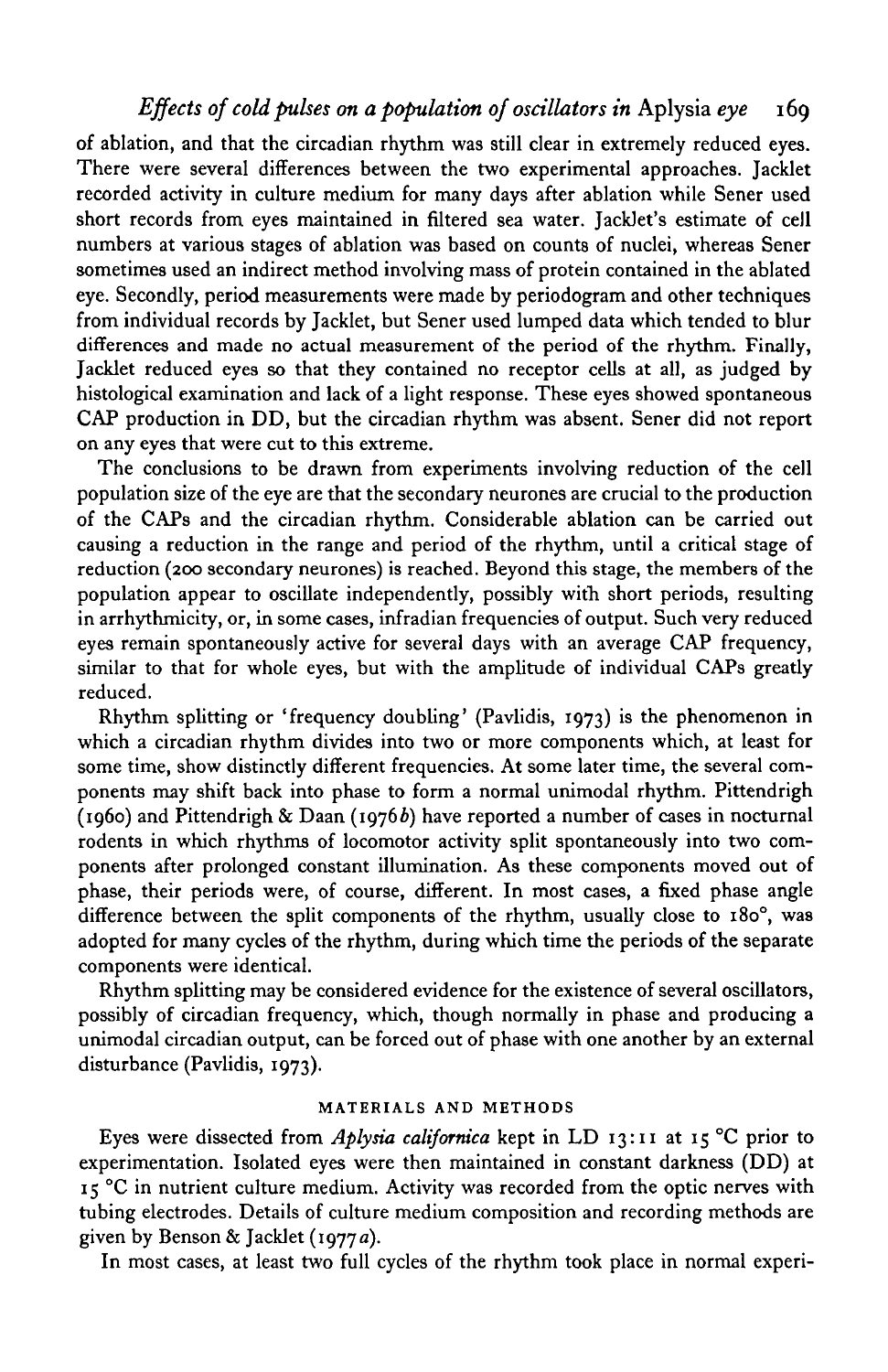mental conditions of DD at 15 °C before a perturbation was applied. This allowed any post-dissection transients to subside, and a precise measurement of phase and amplitude of the rhythm to be made.

The temperature of the culture medium was controlled by water circulated through glass coils connected to a controlled temperature bath. Temperature was monitored in the experimental chamber by a thermistor probe. Rate of change of temperature at the beginning and the end of low temperature pulses was approximately  $\mathbf{r}^{\circ}$ C per 5 min.

#### **RESULTS**

### *Effect of long duration cold pulses*

A series of experiments was carried out to determine whether cooling the isolated eye could stop the circadian clock, as was suggested by the considerable damping of the circadian rhythm that occurred when the eye was maintained at  $9.5 \text{ °C}$  (Benson & Jacklet, 1977 a).

These results are the basis for the analysis of the effects of 12-h cold pulses on the rhythm, as described below. Circadian clocks characteristically stop at a particular phase point which is independent of the time at which the cold pulse begins (Bunning, 1973). In other words, when the system is returned to normal temperature, the clock oscillation always starts again from the same phase point, irrespective of the phase point at which cooling began and of the duration of the cold pulse. Several hours may be required for the clock oscillation to move to this phase point, so that it is important for the cold pulse to be sufficiently long for the oscillation to reach the stable phase point at which it is said to be 'stopped'.

Fig. 1 illustrates a control and four records from experiments in which cold pulses of 6 °C lasting more than one normal clock period (26 h) were applied to isolated eyes. During the cold pulses, CAP activity ceased, because the CAP generating mechanism is temperature sensitive and very few CAPs are produced below 8 °C. The various cold pulses were initiated at phase points in the rising and falling phase of the rhythm, and were ended during similar projected phases, as can be seen by comparison with the control. The phase of the post-pulse rhythm bore a constant phase relation with the end of the cold pulse, but not with either the phase at which the cold pulse began or that at which it ended. In other words, the centroid of the first normal cycle of the reinitiated rhythm always occurred between 32 and 36 h after the end of the cold pulse. This indicates that the clock stopped during the cold pulse and was always reinitiated from the same phase point when the temperature was raised from 6 to 15 °C (Table 1). There was usually a rapid increase in CAP frequency at the end of the cold pulse, sometimes giving a small peak of 4-6 h duration, followed by normal oscillations of the circadian rhythm. This short duration peak was probably a transient effect of rapid warming after prolonged cooling on the CAP generating mechanism of the pacemaker cells of the eye. Such transient peaks sometimes followed even short or low intensity cold pulses which left the clock oscillation unaffected.

By extrapolating the reinitiated rhythm back through any short duration peak immediately following the return to 15 °C, it can be seen that in most cases the clock oscillation came to rest near its lowermost phase point during the cold pulse, and that it always began again after a cold pulse from this phase point. The data given in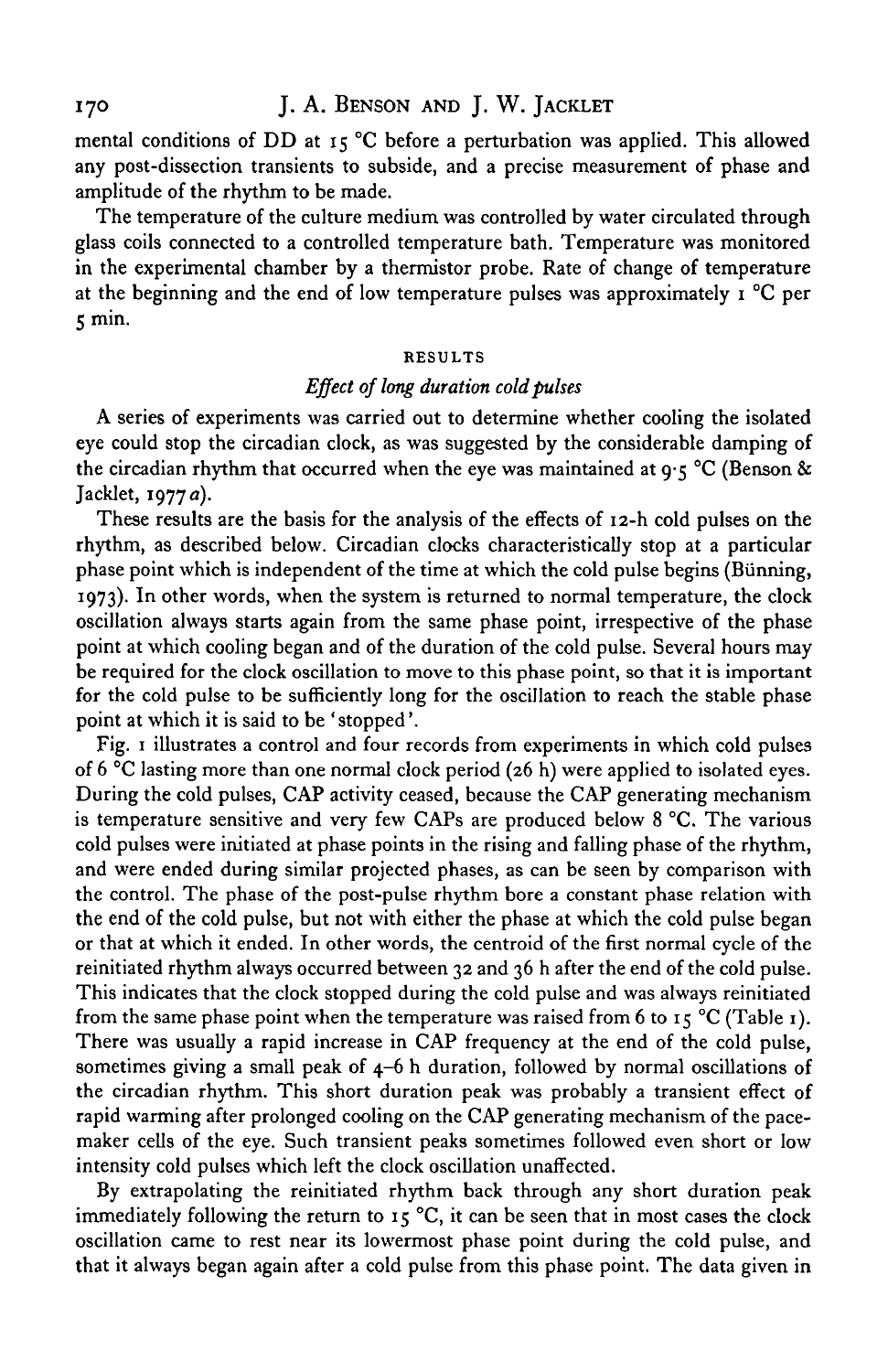

**Fig. 1. Clock-stopping effects of long cold pulses. Typical examples of the effects on the rhythm of maintaining the eye at 6 °C for long periods. Whether the cold pulse begins during the rising or falling phase, or ends during the projected rising or falling phase, the centroid point of the first complete post-pulse cycle is always approximately the same number of h after the cessation of the cold pulse.**

Table I suggest that the 'stopped' state is  $2-5$  h after the middle of the zero CAP frequency region. When the abnormally rapid increase in CAP frequency after long cold pulses is taken into account, the stable 'stopped' phase point is seen to be near the base of the rising phase, or in a few cases part way into the rising phase.

# *Effects of* 12 *hour cold pulses*

The influence of 12 h pulses of temperatures just outside the compensatory range (13-22 °C), and considerably below it was measured as a preliminary to testing for hythm-splitting effects of low temperature.

The action of a 12-h cold pulse of  $5^{\circ}$ C applied symmetrically spanning the rhythm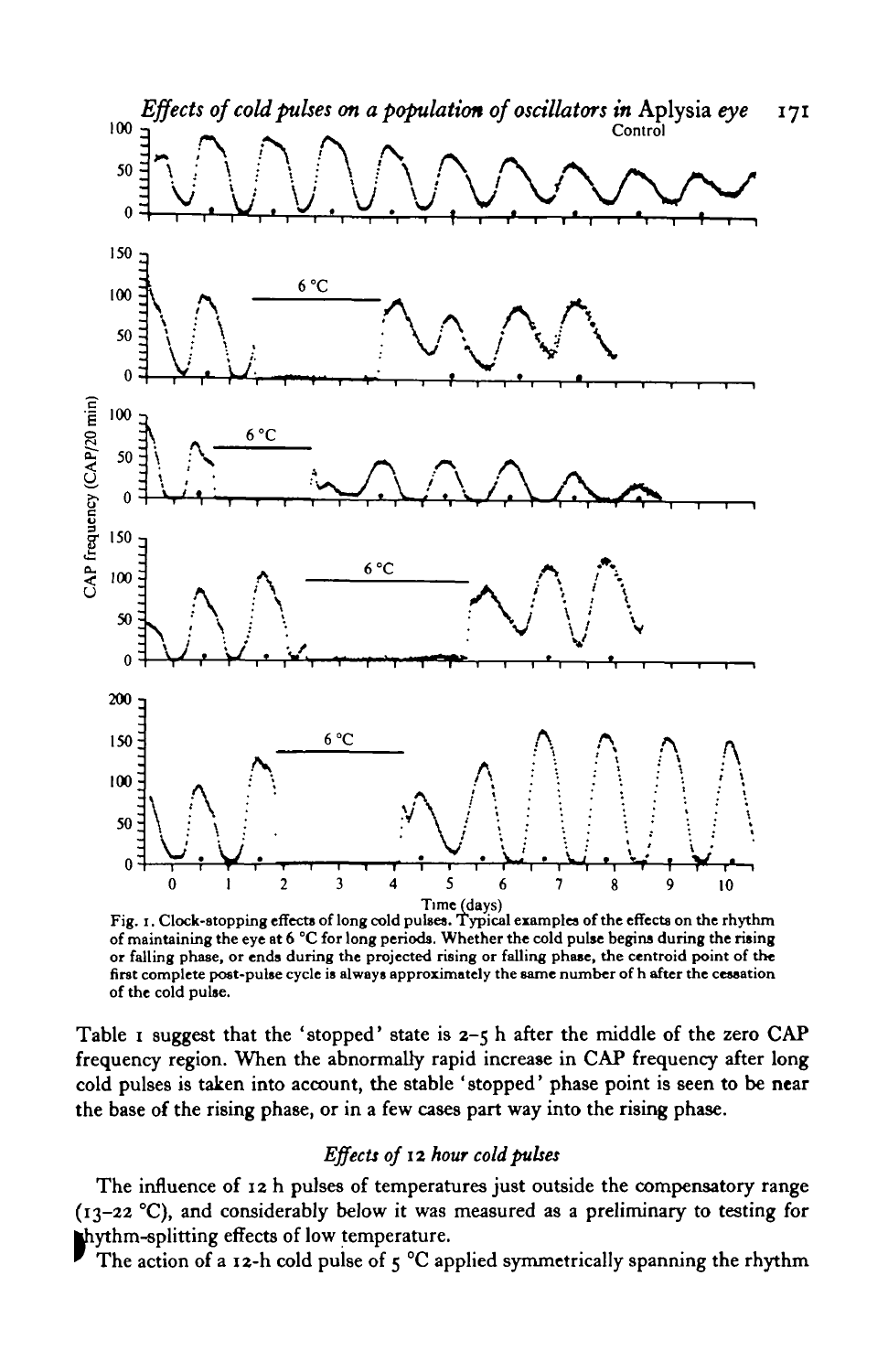# 172 J. A. BENSON AND J. W. JACKLET

# **Table i.** *Effects of 6 °C cold pulses on the rhythm*

**(All phase measurements are in houn after the centroid point (phase o-o h).)**



**Fig. 2. Phase-shifting effects of 12-h cold pulses spanning the rhythm peak. In the second record, a 5 °C cold pulse of 12-h duration was applied spanning the rhythm peak, causing a phase delay of 6 7 h. A 9 °C pulse of the same duration applied at a similar phase caused a phase delay of only 1 -7 h, as illustrated in the third record. Numerical data for these records and others are given in Table 2. A brief temperature pulse applied during the second cycle in the second record did not perturb the circadian rhythm. Control as in Fig. 1.**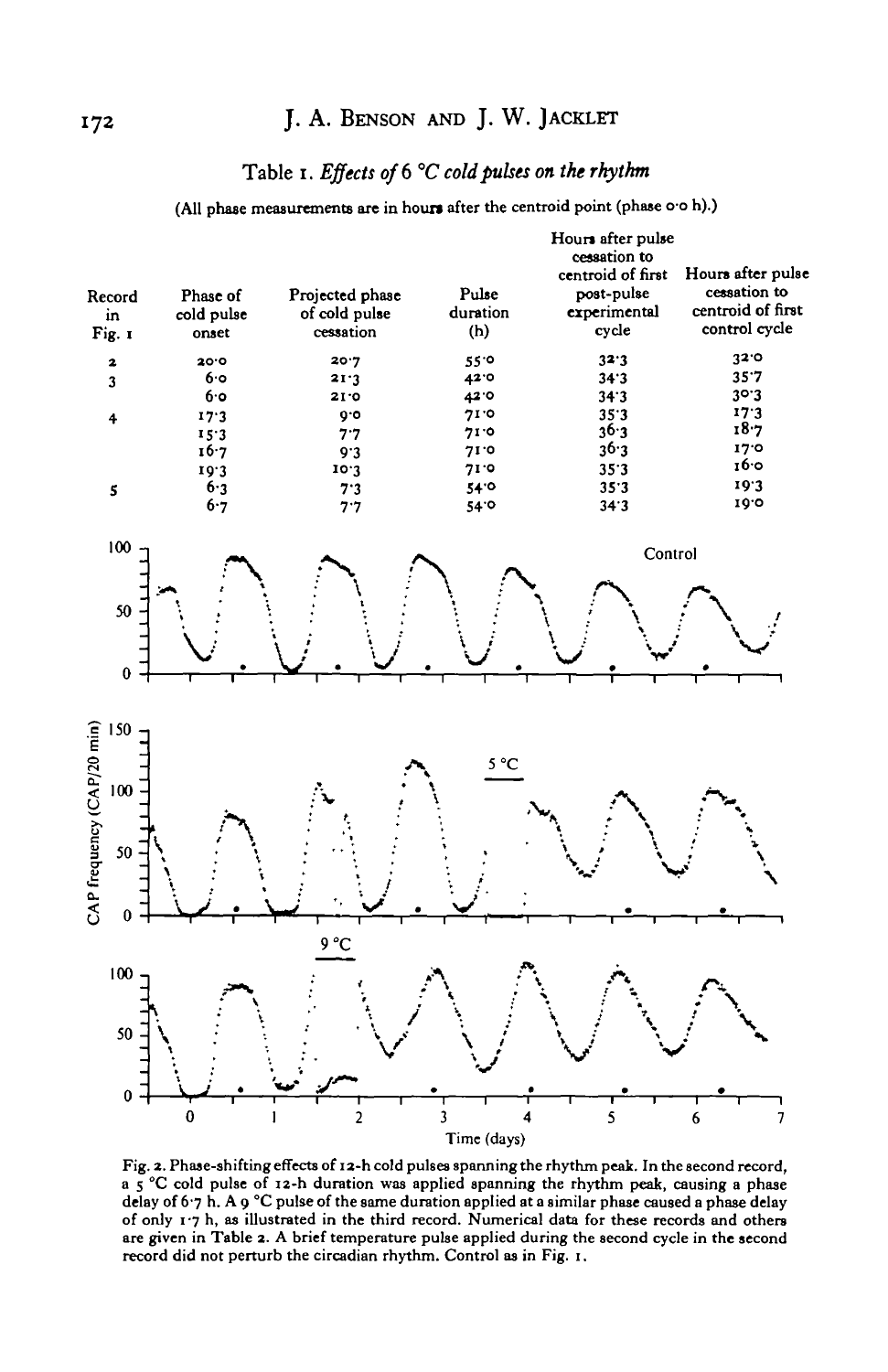Table 2. *Phase shifting effects of* 12 *h cold pulses spanning the rhythm peak*

| Record in<br>Fig. 2 | Phase of cold<br>pulse onset | Pulse duration<br>(h) | Temperature<br>(°C) | Phase shift<br>(h) |
|---------------------|------------------------------|-----------------------|---------------------|--------------------|
| 3                   | 22.3                         | 12.0                  | 10.5                | $+1.3$             |
|                     | 22.0                         | 120                   | 10.2                | $+$ 0.3            |
|                     | 2I'                          | 12.0                  | 0.6                 | $-1.7$             |
|                     | 22.3                         | 12.0                  | 7.0                 | $-1.7$             |
|                     | 22.3                         | 12.0                  | 7.0                 | $-1.7$             |
|                     | 22.0                         | 12.0                  | 7.0                 | $-1.0$             |
| 2                   | 19.3                         | 12.0                  | 5.0                 | $-6.7$             |
|                     | 19.3                         | 12'0                  | 5.0                 | $-6.7$             |

(All phase measurements are in h after the centroid point (phase o.o h).)

peak is shown in the second record of Fig. 2. As expected, CAP activity ceased completely for the duration of the cold pulse, and a small transient increase in CAP frequency of about  $3$  h duration followed the end of the cold pulse. Extrapolation of the subsequent circadian oscillations back through the transient peak shows that the clock moved towards but not completely to its lowermost phase point. The phase delay caused by this  $\zeta$  °C cold pulse was 6.7 h.

The third record in Fig. 2 shows the effect of a 12-h cold pulse of 9 °C applied during almost the same phase as the 5 °C pulse. For the duration of the pulse, CAP frequency was reduced. At the end of the cold pulse, the CAP frequency returned to a high level, and the rhythm continued without a significant change in the shape of the transient cycle. There was a  $1.7 h$  delay and the average period of all subsequent cycles was increased by about 1 h in comparison with the control.

These results are typical of the effects of most 12-h cold pulses applied across the peak of the rhythm. Pulses of  $9.0 \degree C$  and above have small or zero delaying effects on the phase of subsequent cycles of the rhythm; pulses of  $5^{\circ}$ C or less cause large phase delays or stop the clock almost completely. In many experiments, the period of the rhythm after the cold pulse was consistently longer than the period of controls by 1 or 2 h. Table 2 contains data for 12 h cold pulses applied spanning the rhythm peak. Even temperatures as low as 7 °C caused only small phase shifts, although the temperature sensitivity varied somewhat from eye to eye.

### *Rhythm splitting by 12-h cold pulses*

If the circadian clock in the eye of *Aplysia* consisted of a single temperaturecompensated oscillator, there would be a transition between small or zero delays, and large delays or clock stopping, in response to 12-h cold pulses applied across the activity peak. The non-linear nature of temperature compensation of period length, with almost complete compensation in the 13-22 °C range, and increasingly poor compensation below 13 °C, has already been demonstrated (Benson & Jacklet, 1977a). The transition temperature might vary somewhat from eye to eye, but there would be a definite temperature for any given eye at which the temperature compensation mechanism of the eye clock would break down, and the oscillation would be driven towards the stable phase point. On the other hand, if the clock were a population of • upled oscillators, and the individual oscillators had slightly differing temperare sensitivities, particularly with regard to the threshold at which temperature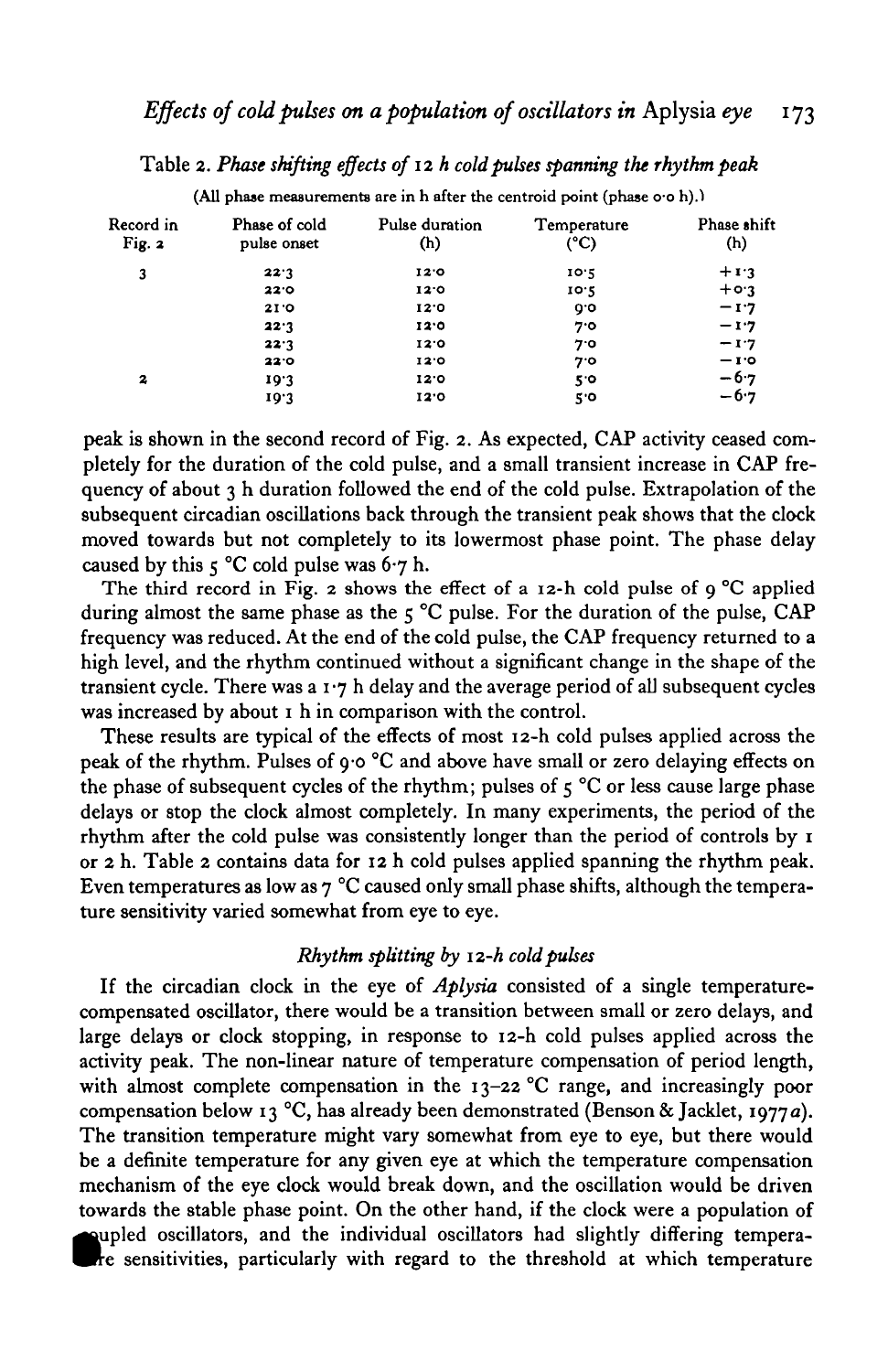

Fig. 3. Rhythm splitting effect of 12-h cold pulses. The second and third records show the effects of  $12-h$  cold pulses of  $8.5$  °C applied spanning the rhythm peak. The abnormal cycles following the cold pulses are interpreted as rhythm splits, as indicated in the fourth record which was constructed by fitting two periodic curves to the third record. See text for explanation. Control as in Fig. 1.

compensation ceased, unusual behaviour might be expected at the average transition temperature.

Cold pulses of  $8.5$  °C symmetrically spanning the CAP activity peak were applied to eyes in DD. As would be expected, some rhythms showed the small or zero phase shifts characteristic of eyes subjected to pulses of 9-0 °C or above, although none showed large delays or complete stopping of the clock. However, five eyes exhibited CAP output frequencies such as those illustrated in the second and third records in Fig. 3. If the irregular oscillations of CAP output frequency are treated as single cycles of the rhythm with abnormal shapes, the intercentroid periods of the first 2 or 3 cycles average  $5$  h longer than the normal period of  $26-27$  h, with abnormally long periods persisting to Day 7. After that time, the rhythm returned to normal cycle shape and period. However, these outputs can be treated plausibly as the resultant of two separate oscillators or subpopulations of oscillators which cycled at slightly different but nevertheless circadian periods. They began at the end of the cold pulse approximately 120<sup>2</sup> out of phase, but as a consequence of their different periods (one slightly longer the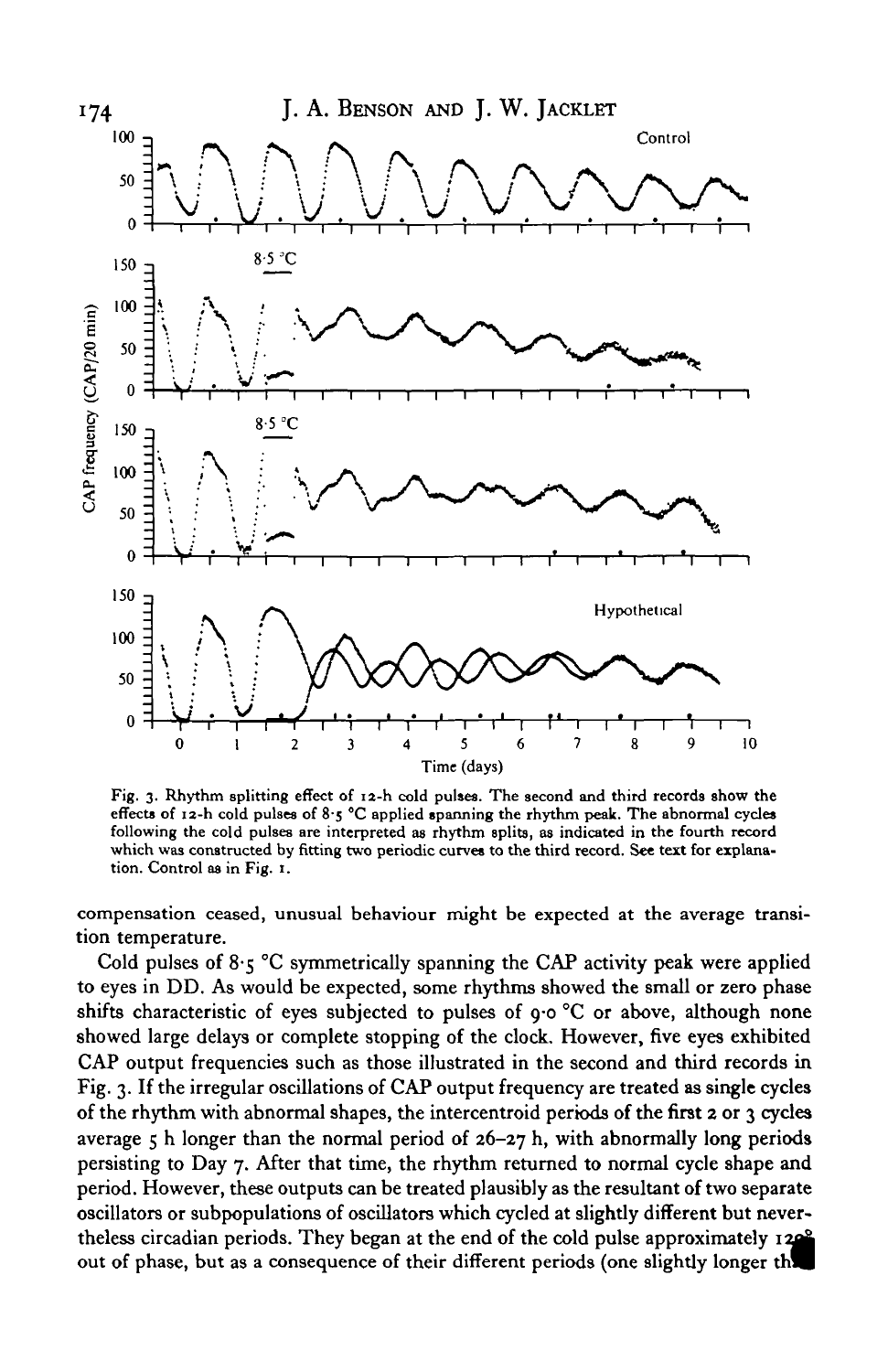# *Effects of cold pulses on a population of oscillators in* Aplysia *eye* 175

fmal, the other shorter), they slowly shifted through an increased phase angle difference until they were once more in phase. The fourth record in Fig. 3 illustrates two curves fitted to the experimental record above it, and Fig. 4 is an enlarged illustration of the lower two records in Fig. 3, which shows more clearly the fit between the measured data and the hypothetical curves. It is hypothesized that one subpopulation of oscillators continued the prepulse rhythm. Although slowed during the cold pulse, it continued to oscillate with a small phase delay at a period initially slightly longer than the normal circadian period, reverting to the normal period in 4 cycles. The post-pulse periods in h of this subpopulation were 27-3, 28-0, 29-7, 29-7 and 29-0, where 29.0 h is a normal period for the rhythm after 8-9 days (cf. Fig. 3 of Benson  $\&$ Jacklet,  $1977a$ . The other curve represents a second subpopulation of oscillators which was stopped or driven close to the lowermost phase point during the cold pulse, and began to oscillate from that point at the end of the cold pulse. The large delay made this subpopulation approximately 120° out of phase with the other, and it oscillated at a shorter than normal period, increasing in period until it came into phase with the other subpopulation. The post-pulse periods, in h, in this case were  $22.7$ ,  $22.3$ ,  $25.7$ ,  $24.0$ ,  $26.0$  and  $29.0$ . The circadian rhythm then continued with normal period. Similar curves with slightly different phase relations and amplitude ratios can be fitted to the second record in Fig. 3. The re-established rhythms, beginning on Day 7, show nett phase shifts of 10 h delay in the second record, and 14 h delay in the third record. An important feature of this hypothesis is that the oscillations of the separate subpopulations did not sum. Instead, it is postulated that the rhythm level (i.e. the measured CAP frequency) was controlled by whichever subpopulation was firing at the higher rate. During the split cycles of the rhythm the amplitudes of individual CAPs were very uneven, but when the normal rhythm was re-established, CAP amplitude returned to the smoothly modulated rhythm characteristic of a free-running rhythm.

#### DISCUSSION

Cooling the eye of *Aplysia* resulted in an immediate decrease in CAP frequency, with eventual cessation of CAP production at about 8 °C. Such behaviour is characteristic of bursting pacemaker cells, and is reflected in the loss of the negative resistance characteristic or negative slope region in the steady-state, voltage clamp currentvoltage curve, which is essential for bursting pacemaker activity (Wilson & Wachtel, 1974; Barker & Gainer, 1975a, 1975b). It is thought that the secondary cells in the eye are electrotonically coupled pacemaker neurones, with properties similar to those elsewhere in the CNS of *Aplysia* (Benson & Jacklet, 1977a). The decrease in CAP frequency during cold pulses most probably reflects the action of temperature on the mechanism of discharge of pacemaker neurones in the eye rather than on the clock mechanism itself.

The short duration peak of CAP production which sometimes followed cold pulses was probably a transient effect of rapid temperature increase after prolonged cooling on the secondary neurone CAP generating mechanism. A transient increase in CAP frequency occurred in about 50% of the eyes of *Aplysia* subjected to cold pulses, most **d** after prolonged cooling, but occasionally after short pulses which caused only small phase shifts of the circadian clock. General observation suggested that rate of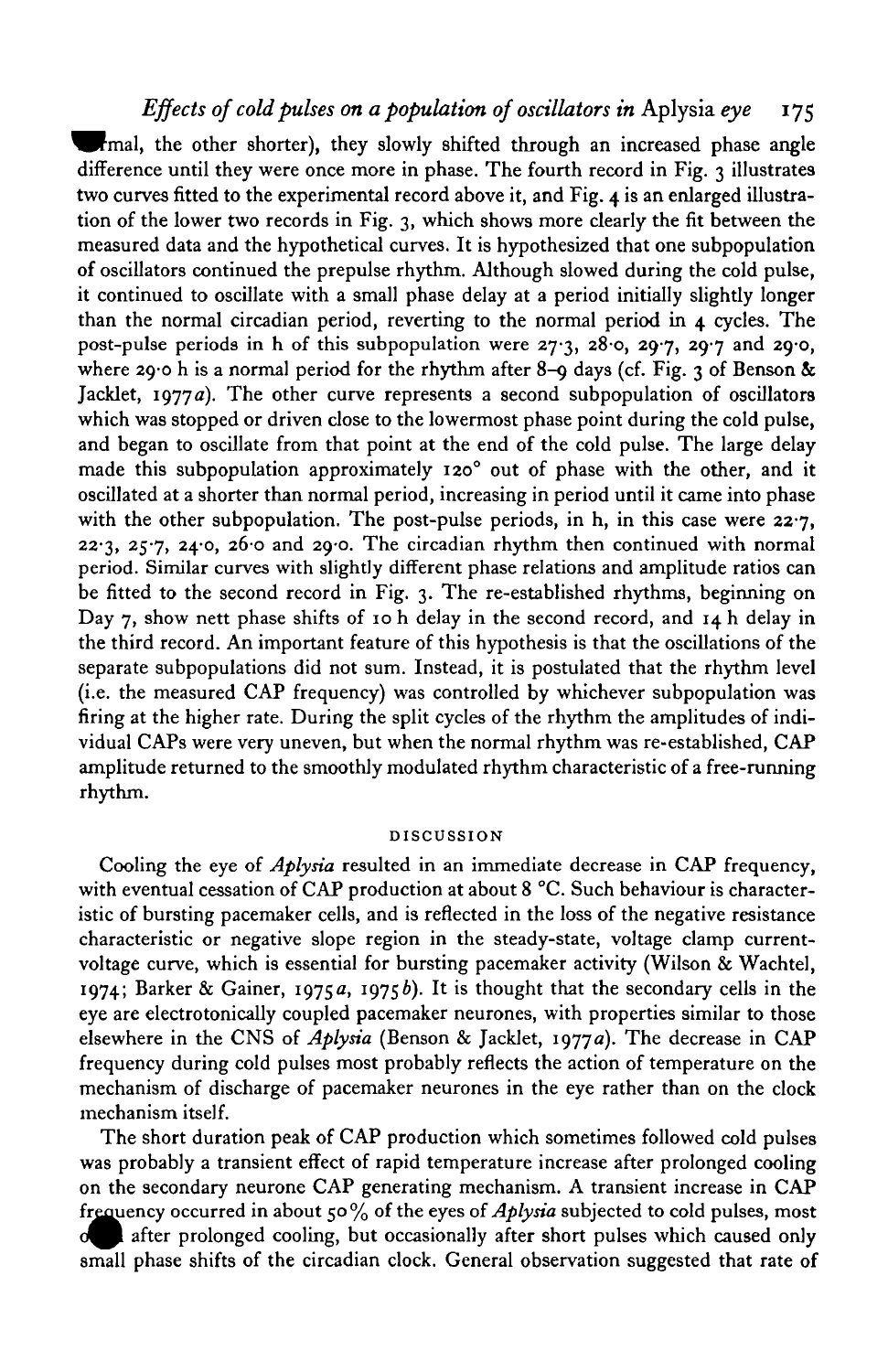# 176 **J. A. BENSON AND J. W. JACKLET**

temperature change at the end of a cold pulse governed the presence or absence of transient peak. Slower cooling appeared to produce larger peaks. Carpenter (1967) reported transient frequency changes during temperature change in both bursting and non-bursting neurones in *Aplysia.* Anderson (1976) found that a transient period of hyperpolarization and absence of spikes lasting about 1 h, followed a temperature change from  $-3$  to  $11.5$  °C applied to bursting pacemakers in *Tritonia*. Salanki, Vadasz & Vero (1973) consider that the rate of temperature change affected the transient discharge frequencies of bursting neurones in *Helix,* but that a steady rate of discharge, dependent on ambient temperature, occurred after about 15 min.

By cooling the eye to 6 °C for periods of more than a day, it was possible to 'stop' the clock by driving it to a stable point near the lowermost phase of the rhythm. Slight discrepancies seen in some records can be accounted for in terms of residual activity in the clock mechanism at  $6^{\circ}$ C. It will be postulated in a later paper (Benson & Jacklet,  $1977b$ ) that the rhythm of CAP frequency is in phase with the clock oscillation, and therefore that this phase point is also near the lowest point on the clock oscillation. The rhythm was always reinitiated immediately from the stable phase point. In many cases one or two cycles of increasing amplitude occurred before a steady-state amplitude was reached. Since the effects of warming after prolonged cooling on the CAP generating mechanism appear to be confined to the transient peak which is only a few hours in duration, the amplitude changes in the first  $\alpha$  or  $\alpha$  days after the end of the cold pulse probably reflect changes in the amplitude of the clock oscillation.

A second after-effect of cooling, even following cold pulses of only 12 h duration, was a small but significant steady-state period increase. Pittendrigh & Daan (1976 a) have drawn attention to a general lability, within narrow limits, of period length which can be distinguished from day-to-day instability. Large perturbations applied to freerunning clocks have often produced after-effects (Pittendrigh, i960), particularly changes in period in the new steady-state following phase shifts. Pittendrigh and Daan showed that large phase delays were characteristically followed in the new steady-state by small increases in period, and large phase advances were followed by period decreases. These steady-state period changes, which have not been accounted for in most models for circadian rhythms (Benson, 1976), are to be distinguished from transient cycles of abnormal period which constitute the phase shifting process itself. In the *Aplysia* CAP rhythm, phase delays caused by cold pulses were completed in a single transient cycle, but the subsequent steady-state period, as measured between centroids, often increased by  $1 - 1$ ;  $\frac{1}{2}$  h in comparison with controls.

The phase delaying action of 12-h cold pulses spanning the activity peak of the rhythm was intensity dependent. Cold pulses of  $\varphi$  °C or above, at which temperatures the clock is known to compensate (Benson & Jacklet, 1977a) caused small delays of no more than 3 h. Low temperature pulses  $(5^{\degree}C)$  of the same duration produced major delays of magnitude approaching the duration of the cold pulse. Since these pulses began early in the rising phase of the rhythm, it is suggested that the oscillation was forced towards the stable phase point, possibly reaching it and stopping, in less than 12 h during sufficiently intense pulses. The reinitiated rhythm began from this point at the end of the cold pulse, thus being delayed by approximately the duration of the pulse. Clearly it must take some time for the clock oscillation to fall to its let level, depending on how far into the rising phase the cold pulse begins. This will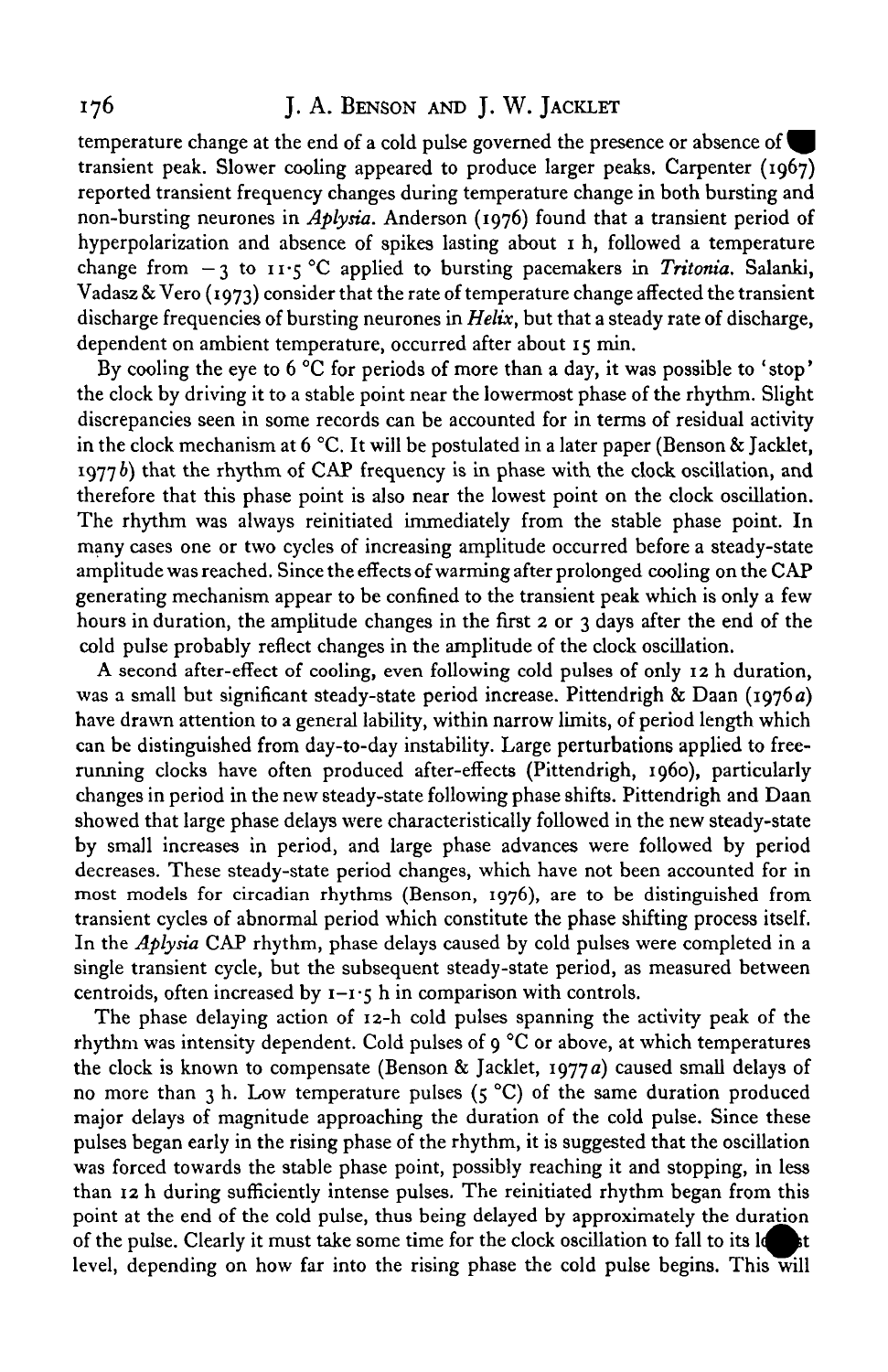Bfluence the magnitude of the delay; the further the oscillation falls towards the Iowest point, the larger the delay. Benson & Jacklet (1977b) described the action of cold pulses applied at different phases of the rhythm.

 $8.5$  °C is thought to be at or near the average temperature at which compensation for temperature change breaks down in the eye clock, although there is variation in temperature sensitivity of the clock from one eye to another. In five experiments, pulses at this temperature, applied spanning the activity peak, caused abnormal cycle shapes in the first few cycles after the cold pulse. One possible explanation for this could be that these cycles were transients with long periods and altered shapes, which led ultimately to phase delays of between 10 and 14 b. However, the periods involved range up to 31 h, which is far outside the normal variation of period length (Benson  $\&$ Jacklet, 1977 a). Furthermore, 12 h cold pulses of greater intensity applied at the same phase produced phase delays of up to 8 h with a single transient and a maximum period increase in subsequent cycles of 1 h in comparison with controls.

A more likely explanation for abnormal cycles of the rhythm following cold pulses of 8\*5 °C is in terms of a rhythm split, in which a population of oscillators was divided into two subpopulations which oscillated out of phase with one another for several cycles. Jacklet & Geronimo (1971) have provided evidence that a population of oscillators, probably located individually in secondary neurones, make up the circadian clock in the eye of *Aplysia.* If these individual oscillators differed in their temperature sensitivities or were somewhat out of phase, it would be reasonable to suggest that during a cold pulse of  $8.5$  °C, part of the population was below the threshold of compensation and moved partly or completely to the stable 'stopped' state, while the remainder of the population was phase delayed. This phase delay would have been due to the temperature effect which is illustrated in Fig. 2, but also partly due to the coupling among the members of the whole population. It is hypothesized that at the end of the cold pulse, the two subpopulations were approximately  $120^{\circ}$  out of phase. Although they were oscillating as separate subpopulations in terms of their phasing, it is assumed that inter-individual coupling remained at its normal level once the cold pulse was terminated. Thus the two subpopulations tended to draw one another back into phase. In the cases shown in Fig. 3, and detailed in Fig. 4, the subpopulations must have been almost equal in size, since the deviations of their periods above and below normal circadian period were about equal. If one subpopulation were larger than the other, it would dominate phase and period control, drawing the smaller subpopulation towards its own phase and period. After  $4$  to  $5$  cycles, the two subpopulations merged to produce a rhythmic output normal in shape and period, but with a considerable phase shift in relation to the control.

The data presented in Fig. 3 do not prove that there were more than two oscillators in the population. Differences in cycle amplitude are not necessarily related to the number of oscillators comprising a population. However, differences in the relative contributions to phase control by the subpopulations hypothesized for other records of rhythm splitting strongly suggest that large numbers of oscillators were involved, and that they can be split into unequal subpopulations. The size of subpopulations may also vary during the resynchronizing process as individual oscillators shift from *^k* to the other.

A crucial assumption of the proposed interaction of coupled subpopulations is that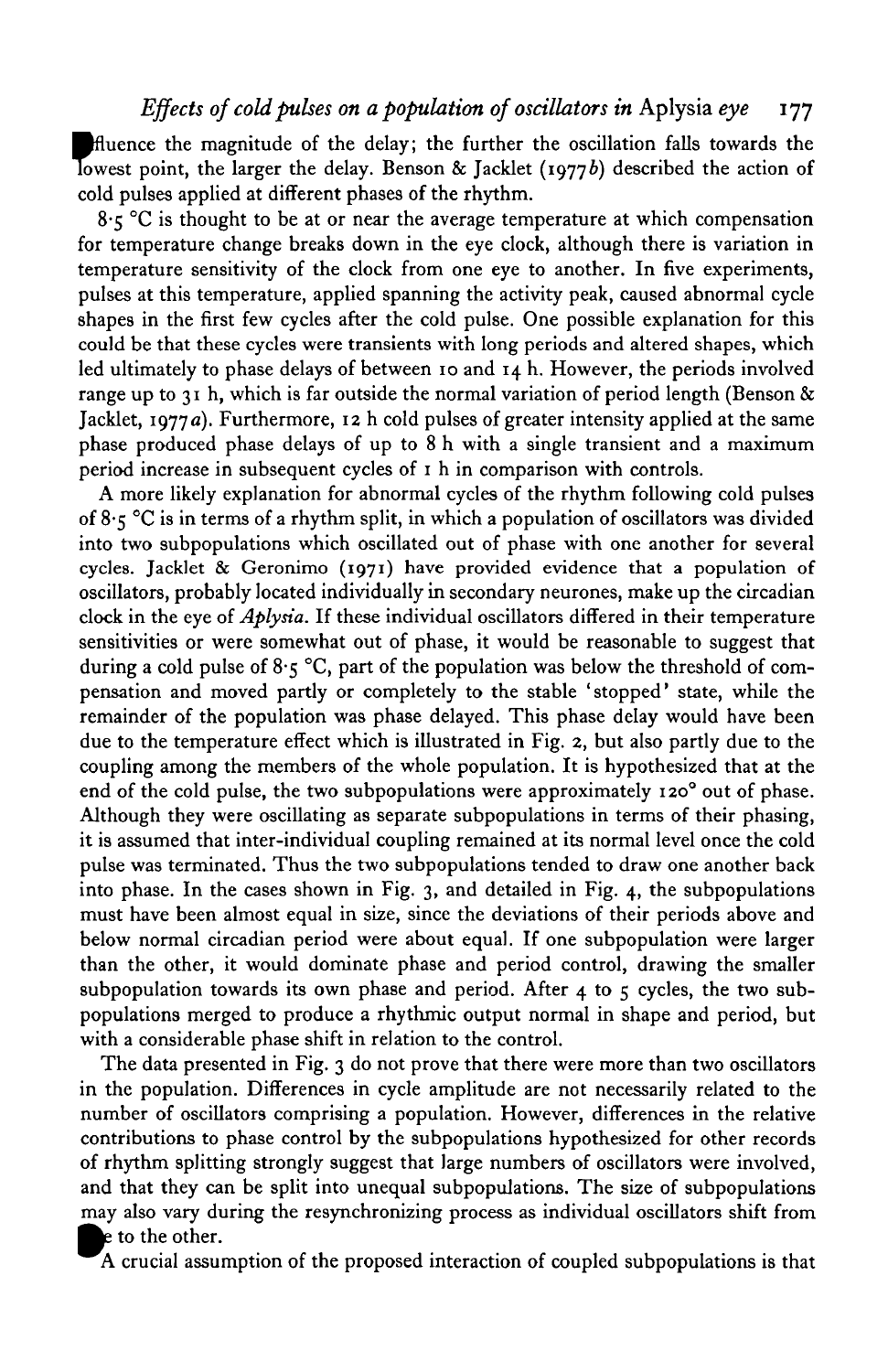

Fig. 4. Detail of rhythm splitting effect. These records are larger scale illustrations of the third and fourth records in Fig. 3, showing details of the shape of the post-pulse CAP frequency curve.

the frequency curves of their outputs did not sum to produce the measured rhythm of CAP frequency. It is postulated that the frequency of total CAP production was determined by whichever subpopulation was firing at the higher frequency. If the frequency curves of the subpopulations had summed, the observed output would have been almost arrhythmic for the first  $\gamma$  to 4 days after the cold pulse. This is a consequence of the fact that two similar periodic curves tend to cancel one another out when summed at phase angle differences of close to 180°. Furthermore, the maximum CAP frequency due to the summed cycles when they were once more in phase would have been much greater than the frequency of the arrhythmic region produced by cancellation. Neither of these features is seen in the measured data.

CAPs are the result of synchronous discharge of action potentials by the secondary neurones. Synchrony is most likely induced by electrotonic coupling or electrical synapses between these neurones (Jacklet, 1973b). Probably there is synchrony of the slow membrane potential oscillation that underlies the activity of bursting pacemaker neurones with good coupling of spike potentials in the total population. The control of rhythmic CAP production by two subpopulations of secondary neurones whose rhythms are out of phase is hypothesized to be as follows. Secondary neurones either fire at the same time as most others or not at all. The subpopulation that has the higher firing frequency thus controls the time of firing for all neurones contributing to the CAPs. The neurones in the subpopulation with the lower frequency fire only when the controlling subpopulation fires but do not contribute to every CAP. The result of this interaction is that the measured CAP frequency follows the frequency whichever subpopulation is firing at the higher rate.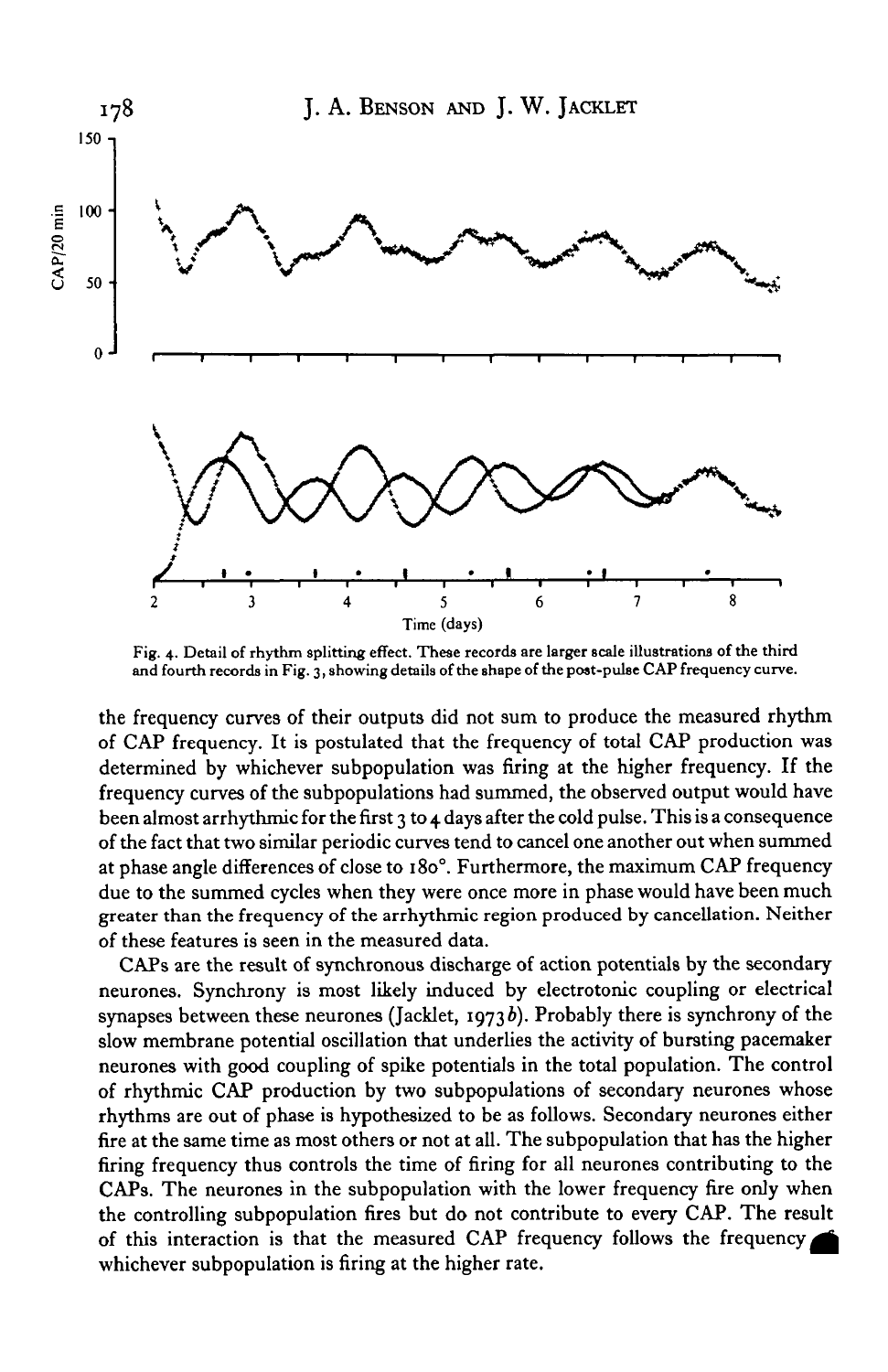# *Effects of cold pulses on a population of oscillators in* Aplysia *eye* 179

The contribution of the separate subpopulations to each CAP would be visible only in the amplitudes of individual CAPs, since the larger the number of neurones contributing to a CAP the greater its amplitude. In fact, during the split part of the CAP rhythms, CAP amplitude was extremely irregular, supporting the suggestion of unusual variation in the number of neurones contributing to each CAP. Practical as well as theoretical problems have prevented a detailed numerical analysis of individual CAP amplitudes following a rhythm split.

Several mathematical models have been proposed for populations of coupled oscillators with many of the properties of circadian rhythms (Winfree, 1967; Pavlidis, 1969,1971; Boon & Strackee, 1976), but very few experimental data have been accumulated to allow precise conclusions about the particular type of oscillator or coupling involved, either in mathematical or biochemical/biophysical terms. Most recently and with considerable support from experimental observations of the activity of nocturnal rodents, Pittendrigh & Daan (1976*a*) have hypothesized control of circadian rhythms by two oscillators or principal groups of oscillators, with opposite dependence of native frequency on light intensity. They suggested two stable phase relations or ' coupling modes', one corresponding to the normal unsplit rhythm, the other to the stably split system in which the two components are  $180^\circ$  out of phase. The split form of rhythm occurred spontaneously in nocturnal rodents kept in constant light of more than 100 lux for 40-60 days.

In the case of the eye clock of *Aplysia,* it has not been possible to determine whether the individual oscillators have circadian or shorter periods. Evidently the oscillators are strongly coupled, and there is no indication of a stable antiphase coupling mode, since the divided subpopulations rapidly drew one another back into phase. The population reduction experiments carried out by Jacklet & Geronimo (1971) resulted in a reduction in range and period, which allows the possibility of individual oscillators of circadian period.

There is much evidence that clocks of different periods may coexist in the same animal, as in circadian and circatidal clocks in marine Crustacea (Palmer, 1973; Benson & Lewis, 1976), and *Aplysia* apparently has circadian clocks other than the eyes, since in a few cases removal of the eyes has left the free-running locomotor activity rhythm intact (Lickey *et al.* 1976). Rhythm splitting in rodents and birds, as well as differences in free-running period of various rhythms in humans (Wever, 1973) may reflect the presence of several clocks, each of which could be a population of coupled oscillators such as that localized in the eye of *Aplysia.* Although the clocks in the individual eyes of *Aplysia* are apparently only weakly coupled (Lickey *et al.* 1976), if the clocks of other bilateral organisms are located in the brain (Sokolove, 1975; Stetson & Watson-Whitmyre, 1976), they may be complexly coupled with the possibility of a stable antiphase coupling mode. It seems likely, therefore, that at least in some organisms, there are two levels of endogenously periodic mechanisms; populations of coupled oscillators which form circadian clocks as in the eye of *Aplysia,* and groups of these clocks, with various degrees of coupling, which control the overt rhythms in the behaviour of organisms in their natural environment.

This work was supported by NIH Grant 08443 to J.W.J.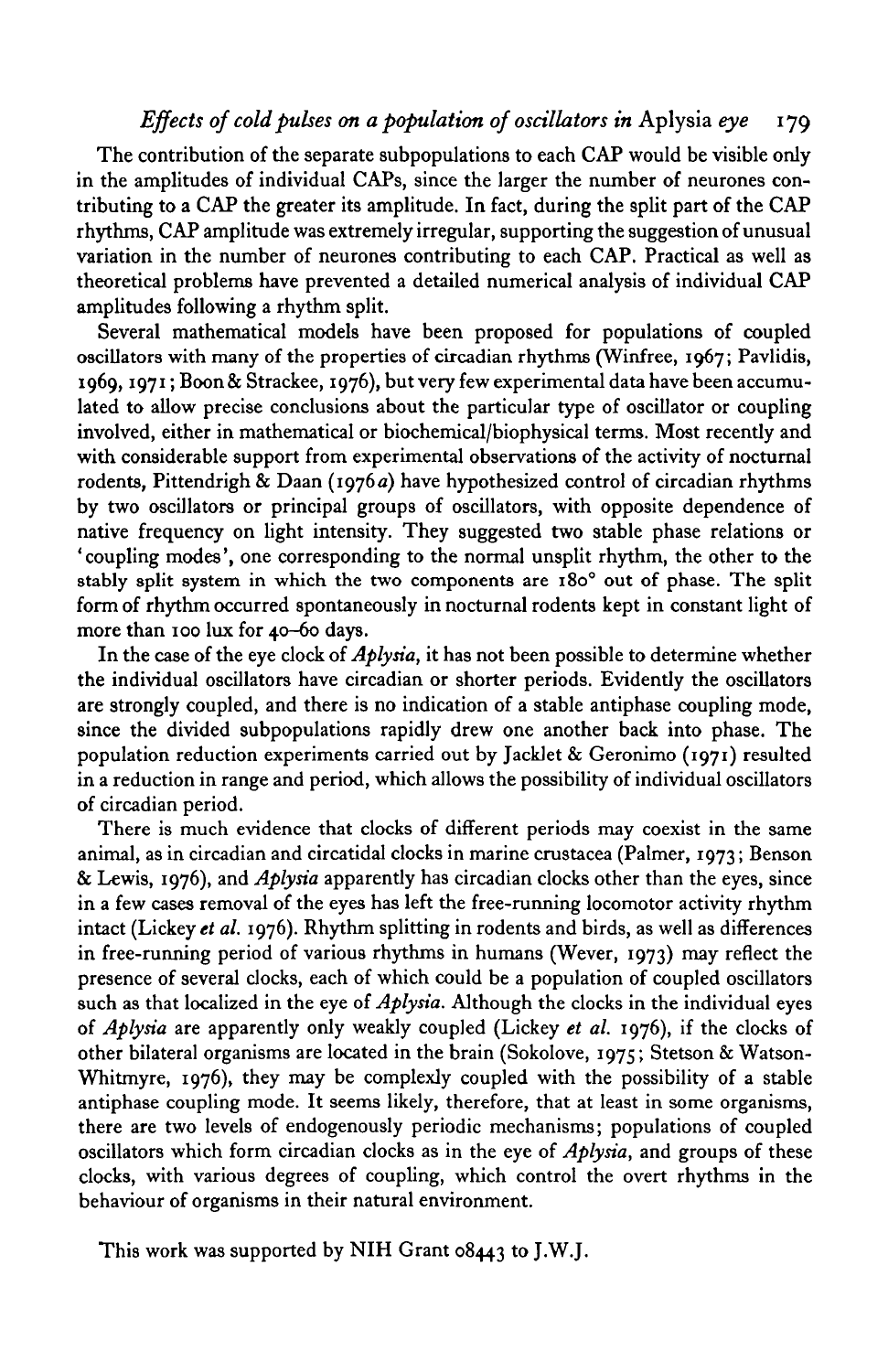#### REFERENCES

- ANDERSON, W. W. (1976). Endogenous bursting in *TriUnria* neurons at low temperature. *Brain Ret.* **103,** 407-411.
- BARKER, J. L. & GAINER, H. (1975a). Studies on bursting pacemaker potential activity in molluscan neurons. I. Membrane properties and ionic contributions. *Brain Ret.* 84, 461-477.
- BARKER, J. L. & GAINER, H. (19756). Studies on bursting pacemaker potential activity in molluscan neurons. II. Regulation by divalent cations. *Brain Ret.* 84, 479-500.
- BENSON, J. A. (1976). Entrainment of a circadian rhythm of activity in an amphipod by skeleton photoperiods: experiments and theory. J'. *interditcipl. Cycle Ret.* 8, 37-45.
- BENSON, J. A. & JACKLET, J. W. (1977 a). Orcadian rhythm of output from neurons in the eye *of Aplytia.* I. Effects of deuterium oxide and temperature. *J. exp. Biol.* **70,** 151-161.
- BENSON, J. A. & JACKLET, J. W. (1977b). Circadian rhythm of output from neurons in the eye of Aplysia. IV. A model of the clock: differential sensitivity to light and low temperature pulses. *J. exp. Biol.* **70,** 195-211.
- BENSON, J. A. & LEWIS, R. D. (1976). An analysis of the activity rhythm of the sand beach amphipod, *Talorchettia qtioyana.J. comp. Phytiol.* **105,** 330-352.
- BOON, P. N. M. & STRACKEE, J. (1976). A population of coupled oscillators. *J. theor. Biol.* **57,** 491- 500.
- BONNINO, E. (1958). Uber den TemperatureinfluB auf die endogene Tagesrhythmik, bei *Periplaneta americana. Biol. Zbl.* **77,** 141-153.
- BONNING, E. (1973). *The Physiological Clock.* London: English Universities Press.
- CARPENTER, D. O. (1067). Temperature effects on pacemaker generation, membrane potential, and critical firing threshold in *Aplysia* neurons. *J. gen. Physiol.* 50, 1469-1484.
- HESSE, M. (1974). Der einfluss niedriger temperatur auf die endogene rhythmik der produktionsf&higkeit von *ChloreUa. Z. Pflanzenphytiol.* **71,** 428-436.
- JACKLET, J. W. (1969). Electrophysiological organization of the eye of *Aplytia. J. gen. Phytiol.* **53, 21-43.**
- JACKLET, J. W. (1971). Circadian rhythm in the activity of a population of coupled oscillators. *Fedn. Proc. Am. Soct exp. Biol.* **30,** 551.
- JACKLET, J. W. (1973a). Neuronal population interactions in a circadian rhythm of *Aplytia.* In *Neurobiology of Invertebratet* (ed. J. Salanki), pp. 363-380. Budapest: Hungarian Academy of Sciences.
- JACKLBT, J. W. (19736). The circadian rhythm in the eye of *Aplytia.* Effects of low calcium and high magnesium. *J. comp. Phytiol.* 87, 320-338.
- JACKLET, J. W. (1974). The effects of constant light and light pulses on the circadian rhythm in the eye *of Aplytia. J. comp. Phytiol.* **90,** 33-45.
- JACKLET, J. W. (1976a). Circadian rhythms in the nervous system of a marine gastropod, *Aplytia.* In *Biological rhythmt in the marine environment* (ed. P. J. DeCoursey), pp. 17-31. Columbia, S.C.: University of South Carolina Press.
- JACKLET, J. W. (19766). Dye marking neurons in the eye of *Aplytia. Comp. Biochem. Phytiol.* **55A,** 373-377-
- JACKLET, J. W. & GERONIMO, J. (1971). Circadian rhythm: population of interacting neurons. *Science, N. Y.* **174,** 399-303.
- LICKEY, M. E., BLOCK, G. D., HUDSON, D. J. & SMITH, J. T. (1976). Circadian oscillators and photo-receptors in the gastropod, Aplysia. Photochem. Photobiol. 23, 253-273.
- NJUS, D., McMURRAY, L. & HASTINGS, J. W. (1977). Conditionality of circadian rhythmicity: synergistic<br>action of light and temperature. J. comp. Physiol. 117, 335-344.<br>PALMER, J. D. (1973). Tidal rhythms: the clock control
- 
- 
- 
- PITTENDRIGH, C. S. (1960). Circadian rhythms and the circadian organization of living systems. Cold Spring Harb. Symp. quant. Biol. 25, 159-184.
- PITTENDRIGH, C. S. & DAAN, S. (1976a). A functional analysis of circadian pacemakers in nocturnal rodents. I. The stability and lability of spontaneous frequency. *J. comp. Phytiol.* **106,** 223-252.
- PITTENDRIGH, C. S. & DAAN, S. (19766). A functional analysis of circadian pacemakers in nocturnal rodents. V. Pacemaker structure: a clock for all seasons. J'. *comp. Phytiol.* **xo6,** 333-355.
- SALANKI, J., VADASZ, I. & VERO, M. (1973). Temperature dependence of the activity pattern in the Br-type cell of the snail *Helix pomatia* L. *Acta phytiol. hung.* **43,** 115-124.
- SENER, R. (1972). Site of circadian rhythm production in *Aplytia* eye. *The Phytiologitt* **15,** 262.
- SOKOLOVE, P. G. (1975). Localization of the cockroach optic lobe circadian pacemaker with micro-<br>lesions. *Brain Res*. 87, 13-21.
- STETSON, M. H. & WATSON-WHITMYRE, M. (1976). Nucleus suprachiasmaticus: the biological of the hamster? *Science, N.Y.* **191,** 197-199.